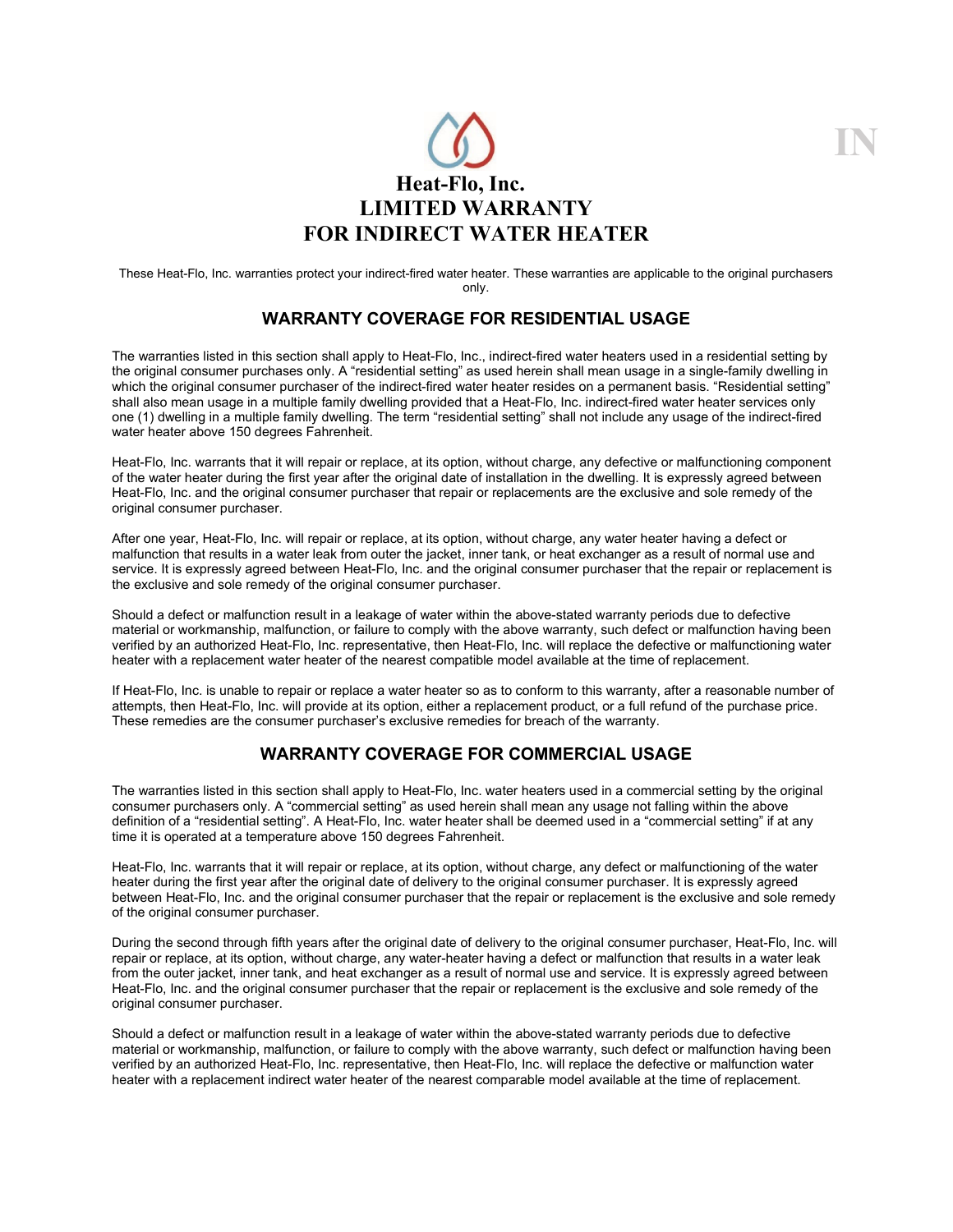If Heat-Flo, Inc. is unable to repair or replace the water heater so as to conform with this warranty after a reasonable number of attempts, then Heat-Flo, Inc. will provide, at its option, either a replacement product, or a full refund of the purchase price. These remedies are the exclusive remedies of the original consumer purchaser. See reverse side for exclusions, limitations, remedies and service request information.

## **WHAT IS NOT COVERED BY EITHER OF THESE WARRANTIES**

Heat-Flo, Inc. does not warrant:

1. Defects or malfunctions resulting from improper installation or failure to maintain and operate an indirect-fired water heater in accordance with the printed instructions which accompany the water heater.

2. Defects or malfunctions resulting from consumer damage, such as: (A) improper maintenance or (B) misuse, abuse, accident, or alteration.

3. Defects or malfunctions on indirect-fired water heaters where the original serial number cannot be readily determined.

4. Service calls not involving malfunction or defects in materials or workmanship, and the original consumer purchaser shall pay for such calls.

5. Water heaters installed outside of the United States and Canada.

6. Water heaters repaired or altered without prior written approval of Heat-Flo, Inc. so as to affect adversely their reliability.

7. Components of an indirect-fired water heater which are not defective but must be replaced during the warranty period as a result of reasonable wear and tear.

8. Components of an indirect-fired water heater which are subject to warranties, if any, given by their manufacturers. Heat-Flo, Inc. does not adopt these warranties.

9. Malfunctions resulting from, or repairs necessitated by, a failure to maintain an indirect-fired water heater free of water sediments or scale deposits.

10. This warranty does not extend to labor costs, shipping charges, delivery expenses, or administrative fees incurred by the original household consumer purchaser in repairing or replacing an indirect-fired water heater.

#### **Heat-Flo, Inc. will not accept claims for labor costs incurred by the original consumer purchaser in removing or reinstalling an indirect-fired water heater.**

**11.** Malfunctions resulting from, or repairs necessitated by, uses of the indirect-fired water heater for purposes other than that for which it was designed, or resulting from flood, fire, wind, or lightning.

## **OWNER'S RESPONSIBILITIES**

The owner or installer must:

1. Have the storage tank installed with a vacuum relief valve and a temperature and pressure relief valve in accordance with local, state, and federal codes and ordinances bearing the listing marks of the American Society of Mechanical Engineers (A.S.M.E).

2. Operate the storage assembly at a pressure below that shown on the rating plate on the pressure relief valve.

3. Keep the tank free of scale deposits.

**4. Make provisions so if the tank or any component part or connection should leak, the resulting flow of water will not cause damage to the area in which it is installed.**

The warranty hereunder does not apply to defects resulting from:

1. Freezing, excessive pressure, or leaks at water connections.

2. Failure of a component, control or component part other than a component part manufactured solely by HFI.

3. Any cause similar to the above, not resulting solely due to defective material and/or workmanship.

4. Water Quality: The warranties extended by HFI are conditioned upon potable water with a Ph not to exceed 8.0 and not below 6.0, and/ or chloride concentrations not to exceed 100 parts per million (ppm). HFI specifically disclaims liability of any kind resulting from or relating to potable water that does not match these characteristics.

### **LIMITATION OF WARRANTIES AND REMEDIES**

THE FOREGOING WARRANTIES ARE EXCLUSIVE AND ARE GIVEN AND ACCEPTED IN LIEU OF ANY AND ALL OTHER WARRANTIES, EXPRESS OR IMPLIED, INCLUDING WITHOUT LIMITATION THE IMPLIED WARRANTIES OF MERCHANTABILITY AND FITNESS FOR PARTICULAR PURPOSE, AND ANY OBLIGATION, LIABILITY, RIGHT, CLAIM, OR REMEDY IN CONTRACT OR TORT, WHETHER OR NOT ARISING FROM HEAT-FLO, INC.'S NEGLIGENCE, ACTUAL OR IMPUTED.

THE REMEDIES OF THE ORIGINAL CONSUMER PURCHASES SHALL BE LIMITED TO THOSE PROVIDED HEREIN TO THE EXCLUSION OF ANY OTHER REMEDIES INCLUDING WITHOUT LIMITATION, INCIDENTAL OR CONSEQUENTIAL DAMAGES INCLUDING, BUT NOT LIMITED TO, PROPERTY DAMAGE, LOST PROFIT, OR DAMAGES ALLEGED TO HAVE BEEN CAUSED BY ANY FAILURE OF HEAT-FLO, INC. TO MEET ANY OBLIGATION UNDER THIS AGREEMENT INCLUDING THE OBLIGATION TO REPAIR AND REPLACE SET FORTH ABOVE.

NO AGREEMENT VARYING OR EXTENDING THE FOREGOING WARRANTIES, REMEDIES, OR THIS LIMITATION WILL BE BINDING UPON HEAT-FLO, INC. UNLESS IN WRITING AND SIGNED BY A DULY AUTHORIZED OFFICER OF HEAT-FLO, INC. THE WARRANTY STATED HEREIN IS NOT TRANSFERABLE AND SHALL BE FOR THE BENEFIT OF THE ORIGINAL CONSUMER PURCHASER OF A WATER HEATER ONLY.

These warranties give you specific legal rights, and you may also have other rights which vary from state to state. Some states do not allow the exclusion or limitation of incidental or consequential damages so this limitation or exclusion may not apply to you.